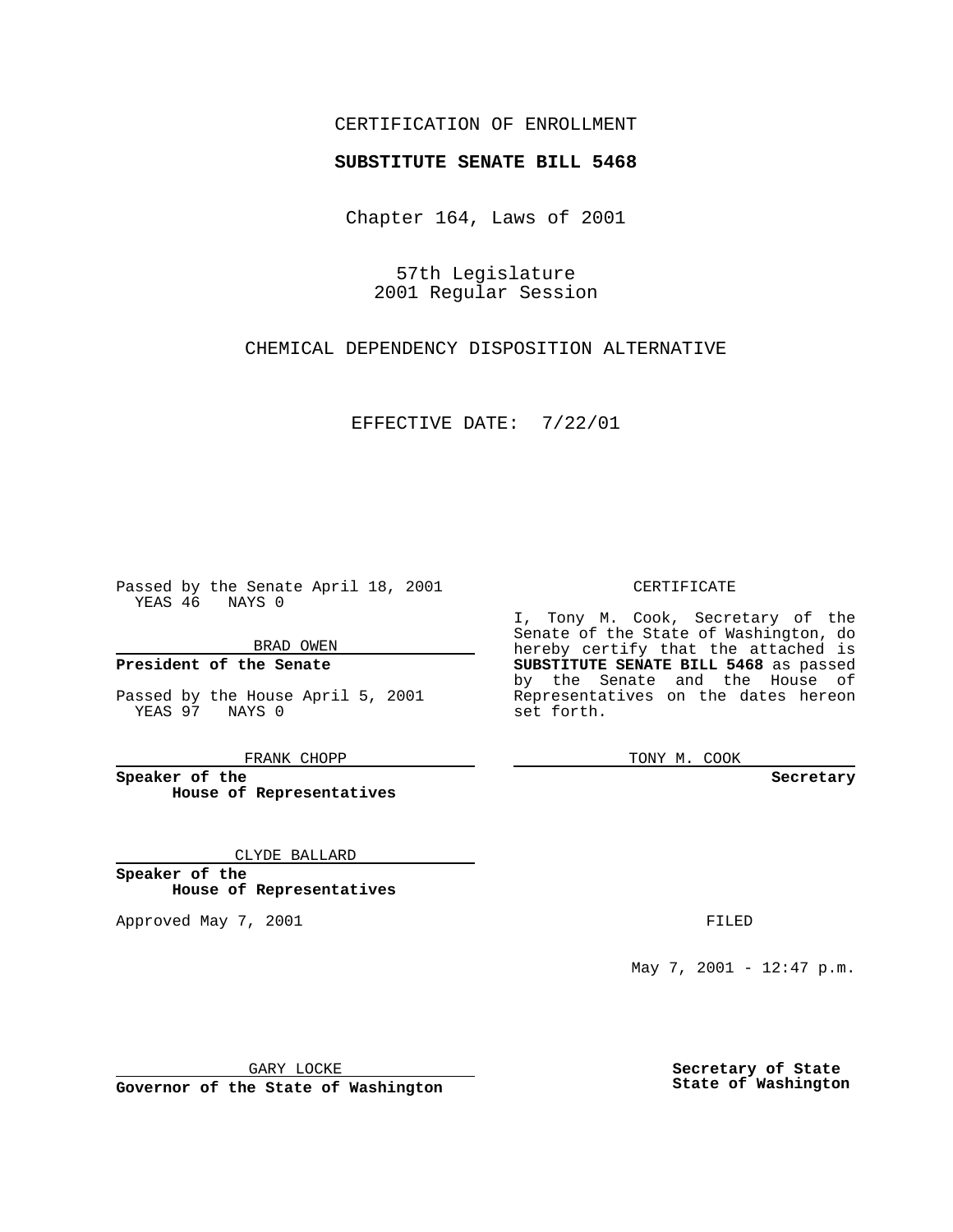## **SUBSTITUTE SENATE BILL 5468** \_\_\_\_\_\_\_\_\_\_\_\_\_\_\_\_\_\_\_\_\_\_\_\_\_\_\_\_\_\_\_\_\_\_\_\_\_\_\_\_\_\_\_\_\_\_\_

\_\_\_\_\_\_\_\_\_\_\_\_\_\_\_\_\_\_\_\_\_\_\_\_\_\_\_\_\_\_\_\_\_\_\_\_\_\_\_\_\_\_\_\_\_\_\_

## AS AMENDED BY THE HOUSE

Passed Legislature - 2001 Regular Session

### **State of Washington 57th Legislature 2001 Regular Session**

**By** Senate Committee on Human Services & Corrections (originally sponsored by Senators Costa, Long, Hargrove and Kohl-Welles; by request of Department of Social and Health Services)

READ FIRST TIME 02/26/01.

1 AN ACT Relating to the chemical dependency disposition alternative; 2 and amending RCW 13.40.165.

3 BE IT ENACTED BY THE LEGISLATURE OF THE STATE OF WASHINGTON:

4 **Sec. 1.** RCW 13.40.165 and 1997 c 338 s 26 are each amended to read 5 as follows:

 (1) The purpose of this disposition alternative is to ensure that successful treatment options to reduce recidivism are available to eligible youth, pursuant to RCW 70.96A.520. The court must consider 9 eligibility for the chemical dependency disposition alternative when a juvenile offender is subject to a standard range disposition of local sanctions or 15 to 36 weeks of confinement and has not committed an A- or B+ offense, other than a first time B+ offense under chapter 69.50 13 RCW. The court, on its own motion or the motion of the state or the respondent if the evidence shows that the offender may be chemically dependent or substance abusing, may order an examination by a chemical dependency counselor from a chemical dependency treatment facility approved under chapter 70.96A RCW to determine if the youth is 18 chemically dependent ((and amenable to treatment)) or substance abusing. The offender shall pay the cost of any examination ordered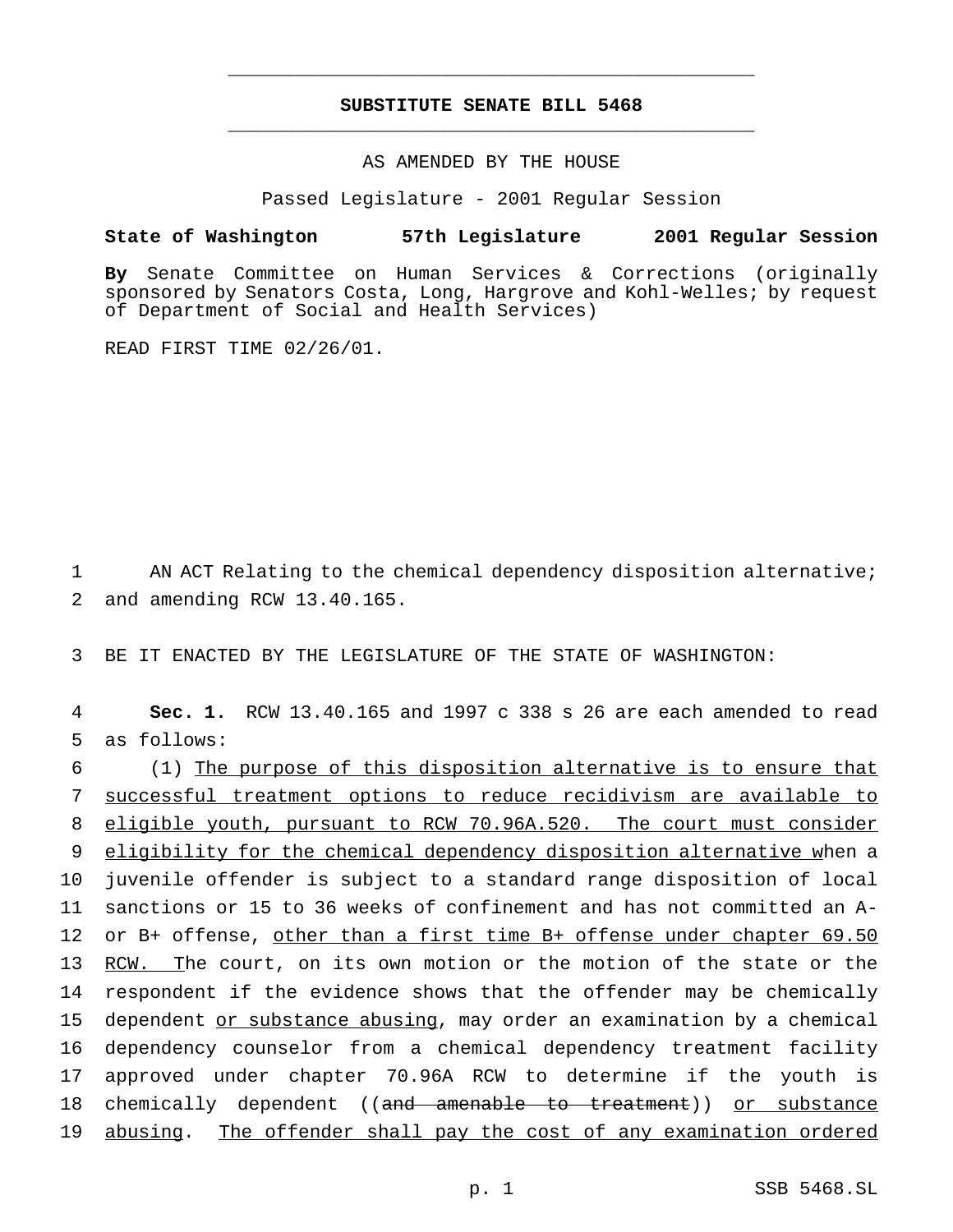1 under this subsection unless the court finds that the offender is indigent and no third party insurance coverage is available, in which 3 case the state shall pay the cost.

 (2) The report of the examination shall include at a minimum the following: The respondent's version of the facts and the official version of the facts, the respondent's offense history, an assessment of drug-alcohol problems and previous treatment attempts, the respondent's social, educational, and employment situation, and other evaluation measures used. The report shall set forth the sources of the examiner's information.

 (3) The examiner shall assess and report regarding the respondent's 12 ((amenability to treatment and)) relative risk to the community. A proposed treatment plan shall be provided and shall include, at a minimum:

(a) Whether inpatient and/or outpatient treatment is recommended;

(b) Availability of appropriate treatment;

 (c) Monitoring plans, including any requirements regarding living conditions, lifestyle requirements, and monitoring by family members, legal guardians, or others;

20 (d) Anticipated length of treatment; and

21 (e) Recommended crime-related prohibitions ( $\ddot{\theta}$  and

22 (f) Whether the respondent is amenable to treatment)).

 (4) The court on its own motion may order, or on a motion by the 24 state or the respondent shall order, a second examination ((regarding 25 the offender's amenability to treatment)). The evaluator shall be 26 selected by the party making the motion. The ((defendant)) requesting 27 party shall pay the cost of any examination ordered under this 28 subsection  $((4)$  or subsection  $(1)$  of this section)) unless the 29 requesting party is the offender and the court finds that the offender is indigent and no third party insurance coverage is available, in which case the state shall pay the cost.

 (5)(a) After receipt of reports of the examination, the court shall then consider whether the offender and the community will benefit from use of this chemical dependency disposition alternative and consider the victim's opinion whether the offender should receive a treatment disposition under this section.

 (b) If the court determines that this chemical dependency disposition alternative is appropriate, then the court shall impose the standard range for the offense, suspend execution of the disposition,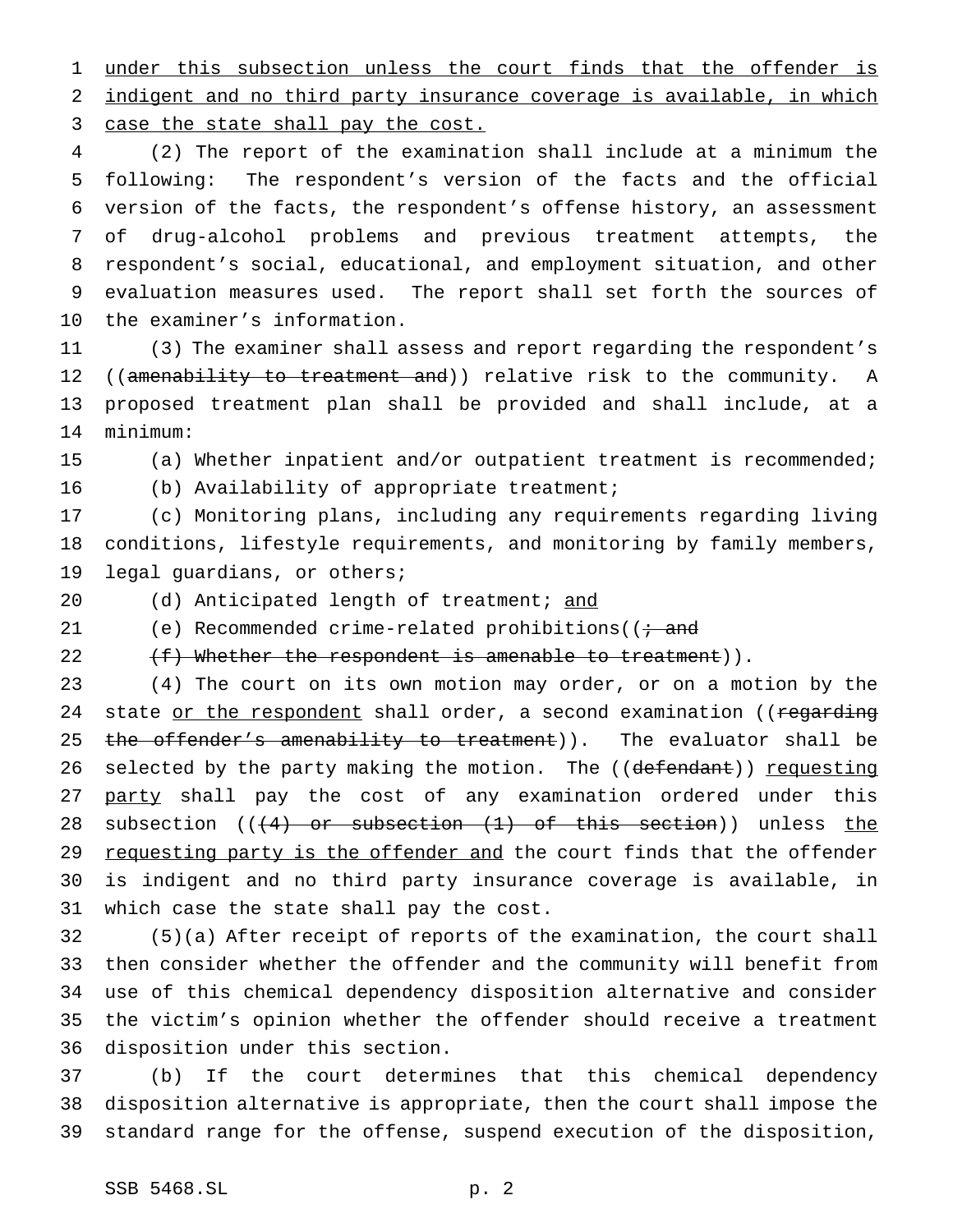and place the offender on community supervision for up to one year. As a condition of the suspended disposition, the court shall require the offender to undergo available outpatient drug/alcohol treatment and/or 4 inpatient drug/alcohol treatment. For purposes of this section, ((the 5 sum of confinement time and) ) inpatient treatment may not exceed ninety days. As a condition of the suspended disposition, the court may impose conditions of community supervision and other sanctions, including up to thirty days of confinement, one hundred fifty hours of community service, and payment of legal financial obligations and restitution.

 (6) The drug/alcohol treatment provider shall submit monthly reports on the respondent's progress in treatment to the court and the parties. The reports shall reference the treatment plan and include at a minimum the following: Dates of attendance, respondent's compliance with requirements, treatment activities, the respondent's relative progress in treatment, and any other material specified by the court at the time of the disposition.

 At the time of the disposition, the court may set treatment review hearings as the court considers appropriate.

 If the offender violates any condition of the disposition or the court finds that the respondent is failing to make satisfactory 22 progress in treatment, the court may impose sanctions pursuant to RCW 23 13.40.200 or revoke the suspension and order execution of the disposition. The court shall give credit for any confinement time previously served if that confinement was for the offense for which the suspension is being revoked.

 (7) For purposes of this section, "victim" means any person who has sustained emotional, psychological, physical, or financial injury to person or property as a direct result of the offense charged.

 (8) Whenever a juvenile offender is entitled to credit for time spent in detention prior to a dispositional order, the dispositional order shall specifically state the number of days of credit for time served.

 (9) In no case shall the term of confinement imposed by the court at disposition exceed that to which an adult could be subjected for the same offense.

 (10) A disposition under this section is not appealable under RCW 13.40.230.